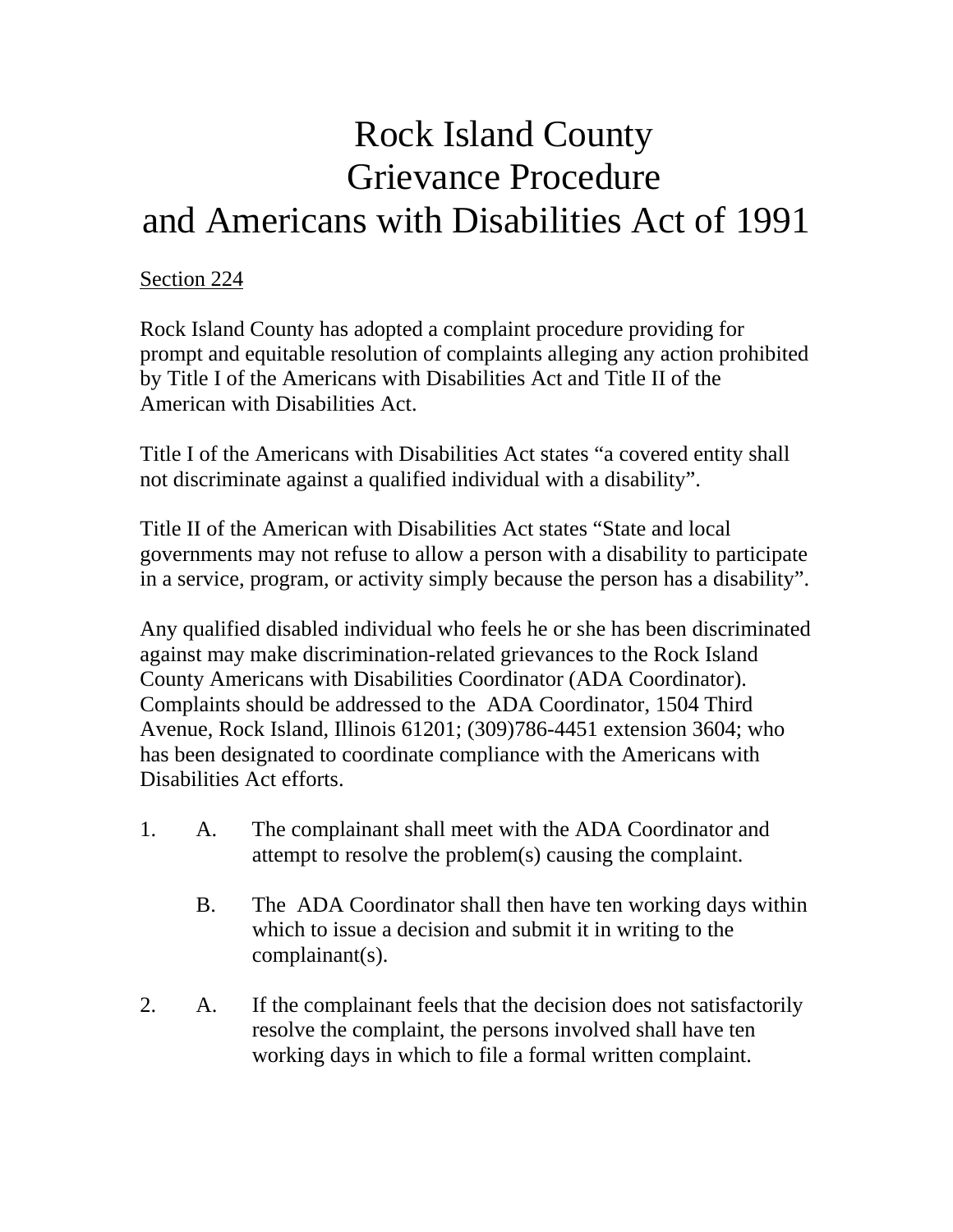- B. The complaint must be legible and signed and must include: (1) Name, address, telephone number of person making the complaint (2) Date of filing, (3) Name including address and telephone number of those against whom the complaint is lodged and/or name of other involved parties, (4) A single set of facts, situation, or conditions which caused the complaint, (5) The date that the situation/problem developed, and (6) The remedy/solution requested by the complainant.
- C. Upon receipt of the complaint in the proper form, the ADA Coordinator will log it and deliver letters of acknowledgment and notice of receipt to the complainant and the grievance hearing committee respectively within ten working days.
- 3. A. The County Board shall appoint two (2) members to serve in the capacity as the grievance hearing committee for any formal written complaints related to a violations of Title I or Title II the American with Disabilities Act.
- 4. A. The ADA Coordinator shall provide the grievance hearing committee with copies of all written statements related to the complaint.
- 5. A. The grievance hearing committee shall schedule a hearing within ten working days of the notification of the complaint and notify the ADA Coordinator of the hearing date, time, and place.
	- B. The ADA Coordinator shall notify the complainant(s) of the date, time, and place of the hearing.
	- C. The ADA Coordinator and the complainant shall meet with the grievance hearing committee who shall hear statements from the parties involved in the complaint.
	- D. The grievance hearing committee shall have ten working days in which to uphold or amend the ADA Coordinator's decision and shall submit their decision in writing to the complainant.